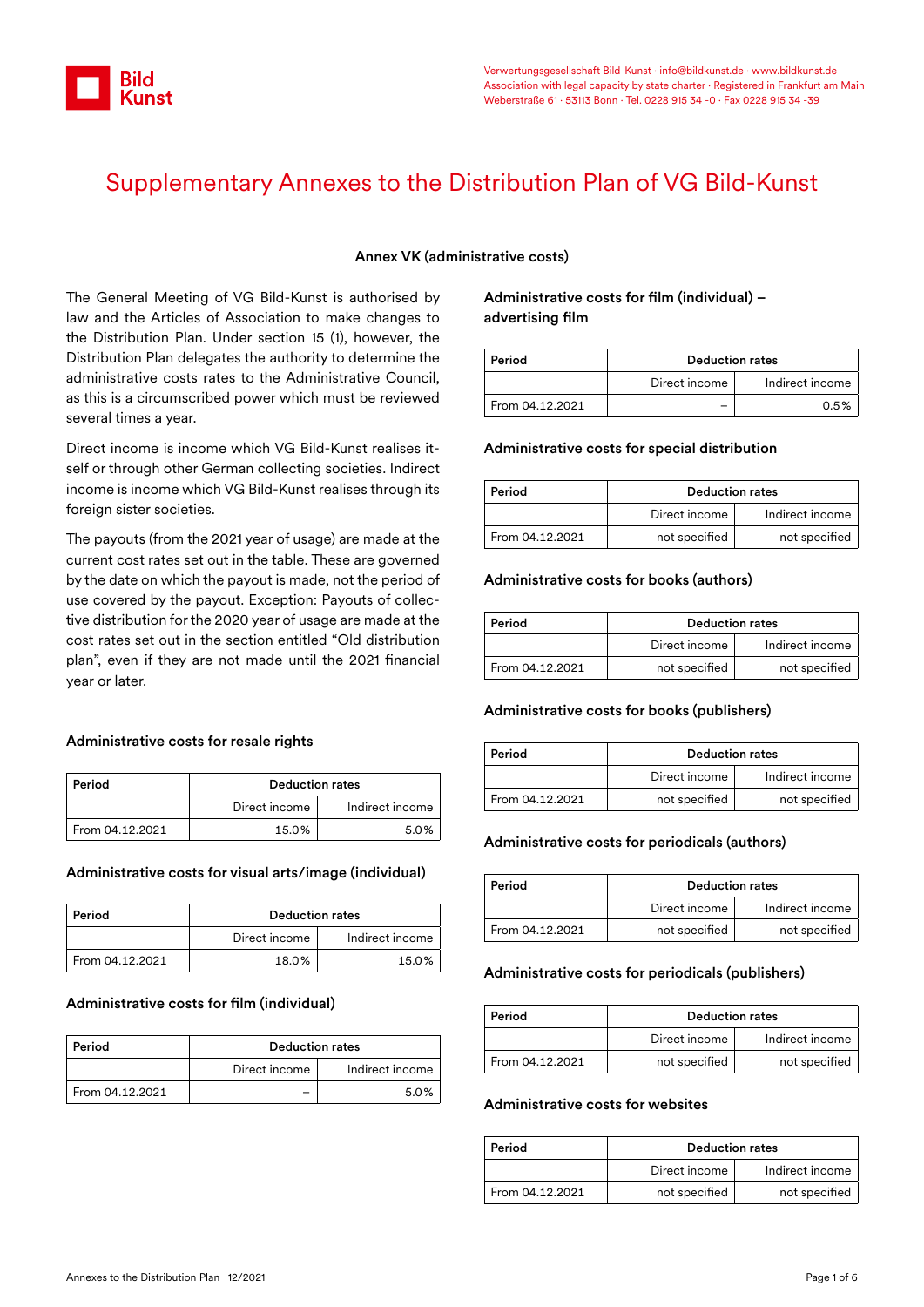

# Administrative costs for retransmission (visual arts/image)

| Period          | <b>Deduction rates</b> |                 |
|-----------------|------------------------|-----------------|
|                 | Direct income          | Indirect income |
| From 04.12.2021 | not specified          | not specified   |

#### Administrative costs for collective film (TV) rights

| Period          | <b>Deduction rates</b> |                 |
|-----------------|------------------------|-----------------|
|                 | Direct income          | Indirect income |
| From 04.12.2021 | not specified          | not specified   |

#### Old distribution plan for 2020:

#### Administrative costs for library royalty (visual arts) (old)

| Period          | <b>Deduction rates</b> |                 |
|-----------------|------------------------|-----------------|
|                 | Direct income          | Indirect income |
| From 04.12.2021 | 7.0%                   | 5.0%            |

#### Administrative costs for library royalty (image) (old)

| Period          | <b>Deduction rates</b> |                 |
|-----------------|------------------------|-----------------|
|                 | Direct income          | Indirect income |
| From 04.12.2021 | 7.0%                   | 5.0%            |

#### Administrative costs for copying analogue sources (visual arts) (old)

| Period          | <b>Deduction rates</b> |                 |
|-----------------|------------------------|-----------------|
|                 | Direct income          | Indirect income |
| From 04.12.2021 | 7.0%                   | 5.0%            |

# Administrative costs for copying digital sources (visual arts) (old)

| Period          | <b>Deduction rates</b> |                 |
|-----------------|------------------------|-----------------|
|                 | Direct income          | Indirect income |
| From 04.12.2021 | 7.0%                   | 5.0%            |

#### Administrative costs for press review royalties (visual arts) (old)

| Period          | <b>Deduction rates</b> |                 |
|-----------------|------------------------|-----------------|
|                 | Direct income          | Indirect income |
| From 04.12.2021 | 7.0%                   | 5.0%            |

# Administrative costs for cable retransmission (visual arts) (old)

| Period          | <b>Deduction rates</b> |                 |
|-----------------|------------------------|-----------------|
|                 | Direct income          | Indirect income |
| From 04.12.2021 | 7.0%                   | 5.0%            |

# Administrative costs for copying analogue sources (image) (old)

| Period          | <b>Deduction rates</b> |                 |
|-----------------|------------------------|-----------------|
|                 | Direct income          | Indirect income |
| From 04.12.2021 | 7.0%                   | 5.0%            |

## Administrative costs for copying digital sources (image) (old)

| Period          | <b>Deduction rates</b> |                 |
|-----------------|------------------------|-----------------|
|                 | Direct income          | Indirect income |
| From 04.12.2021 | 7.0%                   | 5.0%            |

#### Administrative costs for press reviews (image) (old)

| Period          | <b>Deduction rates</b> |                 |
|-----------------|------------------------|-----------------|
|                 | Direct income          | Indirect income |
| From 04.12.2021 | 7.0%                   | 5.0%            |

## Administrative costs for cable retransmission (image) (old)

| Period          | <b>Deduction rates</b> |                 |
|-----------------|------------------------|-----------------|
|                 | Direct income          | Indirect income |
| From 04.12.2021 | 7.0%                   | 50%             |

## Administrative costs for cable retransmission (film) (old)

| Period          | <b>Deduction rates</b> |                 |
|-----------------|------------------------|-----------------|
|                 | Direct income          | Indirect income |
| From 04.12.2021 | 5.0%                   | 50%             |

## Administrative costs for private copying royalty (film) (old)

| Period          | <b>Deduction rates</b> |                 |
|-----------------|------------------------|-----------------|
|                 | Direct income          | Indirect income |
| From 04.12.2021 | 5.0%                   | 50%             |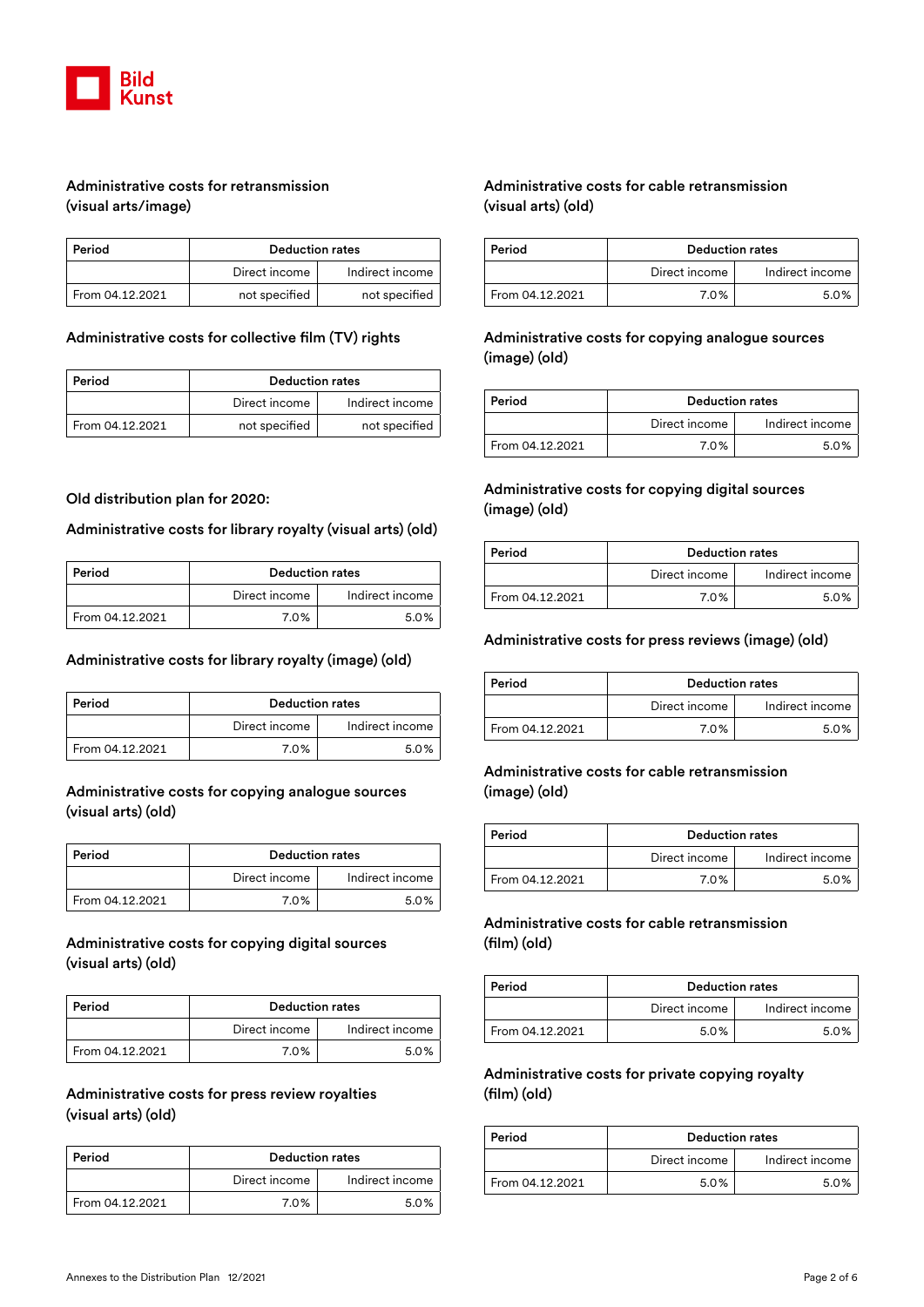

#### Annex KuSo (deductions for cultural and social purposes)

# Contributions to Kulturwerk & Sozialwerk – resale rights line

| Period          | <b>Deduction rates</b> |             |
|-----------------|------------------------|-------------|
|                 | Cultural work          | Social work |
| From 04.12.2021 | 4.0%                   | 5.0%        |

#### Contributions to Kulturwerk & Sozialwerk – visual arts/image (individual) line

| Period          | <b>Deduction rates</b> |             |
|-----------------|------------------------|-------------|
|                 | Cultural work          | Social work |
| From 04.12.2021 | 1.0%                   | 6.0%        |

# Contributions to Kulturwerk & Sozialwerk – broadcasting (visual arts) line

| Period          | <b>Deduction rates</b> |             |
|-----------------|------------------------|-------------|
|                 | Cultural work          | Social work |
| From 04.12.2021 | 1.0%                   | 6.0%        |

## Contributions to Kulturwerk & Sozialwerk – film (individual) line

| Period          | <b>Deduction rates</b> |             |
|-----------------|------------------------|-------------|
|                 | Cultural work          | Social work |
| From 04.12.2021 | 2.0%                   | 2.0%        |

# Contributions to Kulturwerk & Sozialwerk – books (authors) line

| Period          | <b>Deduction rates</b> |             |
|-----------------|------------------------|-------------|
|                 | Cultural work          | Social work |
| From 04.12.2021 | 3.0%                   | 3.0%        |

## Contributions to Kulturwerk & Sozialwerk – books (publishers) line

| Period          | <b>Deduction rates</b> |             |
|-----------------|------------------------|-------------|
|                 | Cultural work          | Social work |
| From 04.12.2021 | 3.0%                   | 3.0%        |

# Contributions to Kulturwerk & Sozialwerk – periodicals (authors) line

| Period          | <b>Deduction rates</b> |             |
|-----------------|------------------------|-------------|
|                 | Cultural work          | Social work |
| From 04.12.2021 | 3.0%                   | 3.0%        |

#### Contributions to Kulturwerk & Sozialwerk – periodicals (publishers) line

| Period          | <b>Deduction rates</b> |             |
|-----------------|------------------------|-------------|
|                 | Cultural work          | Social work |
| From 04.12.2021 | 3.0%                   | 3.0%        |

#### Contributions to Kulturwerk & Sozialwerk – websites line

| Period          | <b>Deduction rates</b> |             |
|-----------------|------------------------|-------------|
|                 | Cultural work          | Social work |
| From 04.12.2021 | 3.0%                   | 3.0%        |

# Contributions to Kulturwerk & Sozialwerk – retransmission (visual arts/image) line

| Period          | <b>Deduction rates</b> |             |
|-----------------|------------------------|-------------|
|                 | Cultural work          | Social work |
| From 04.12.2021 | 3.0%                   | 3.0%        |

## Contributions to Kulturwerk & Sozialwerk – collective film (TV) rights line

| Period          | <b>Deduction rates</b> |             |
|-----------------|------------------------|-------------|
|                 | Cultural work          | Social work |
| From 04.12.2021 | 2.0%                   | 2.0%        |

#### Contributions to Kulturwerk & Sozialwerk – special distribution line

| Period          | <b>Deduction rates</b> |             |
|-----------------|------------------------|-------------|
|                 | Cultural work          | Social work |
| From 04.12.2021 | 3.0%                   | 3.0%        |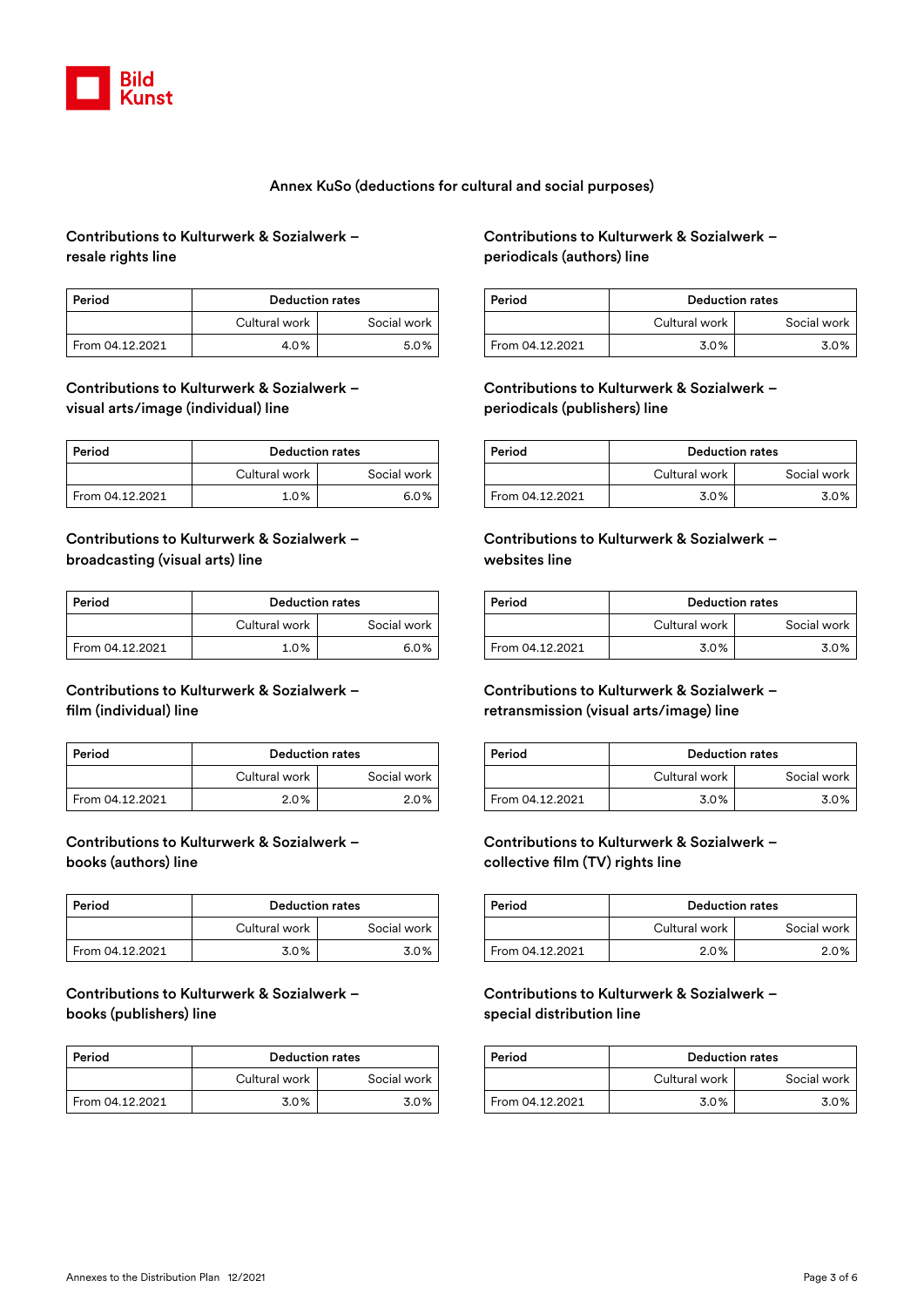

## Annex GG (GWFF and GÜFA deductions)

further to section 21 (5)

Contractually defined deductions for the rightholders of GWFF (also for VGF and VFF) and GÜFA will be made from the direct income from private copying in respect of the hardware and storage media levy. Different deduction rates will be applied, depending on whether the income is for copying from analogue or digital sources.

The relevant income will be apportioned according to the specific source in each hardware and storage media category on the basis of the results of an empirical study. The following apportionment rates are currently applied:

| Income category           | Apportionment    |                        |  |
|---------------------------|------------------|------------------------|--|
|                           | Analogue sources | <b>Digital sources</b> |  |
| Printers                  | 23.4%            | 76.6%                  |  |
| Fax                       | 67.5%            | 32.5%                  |  |
| Scanners                  | 77.0%            | 23.0%                  |  |
| Multipurpose devices      | 44.5%            | 55.5%                  |  |
| Burners and blank discs   | 23.2%            | 76.8%                  |  |
| Hard drives               | 21.2%            | 78.9%                  |  |
| PCs                       | 16.5%            | 83.5%                  |  |
| <b>Tablets</b>            | 27.0%            | 73.0%                  |  |
| Mobile phones             | 15.2%            | 84.4%                  |  |
| USB sticks & memory cards | 23.2%            | 76.8%                  |  |
| Other devices and media   | 25.0%            | 75.0%                  |  |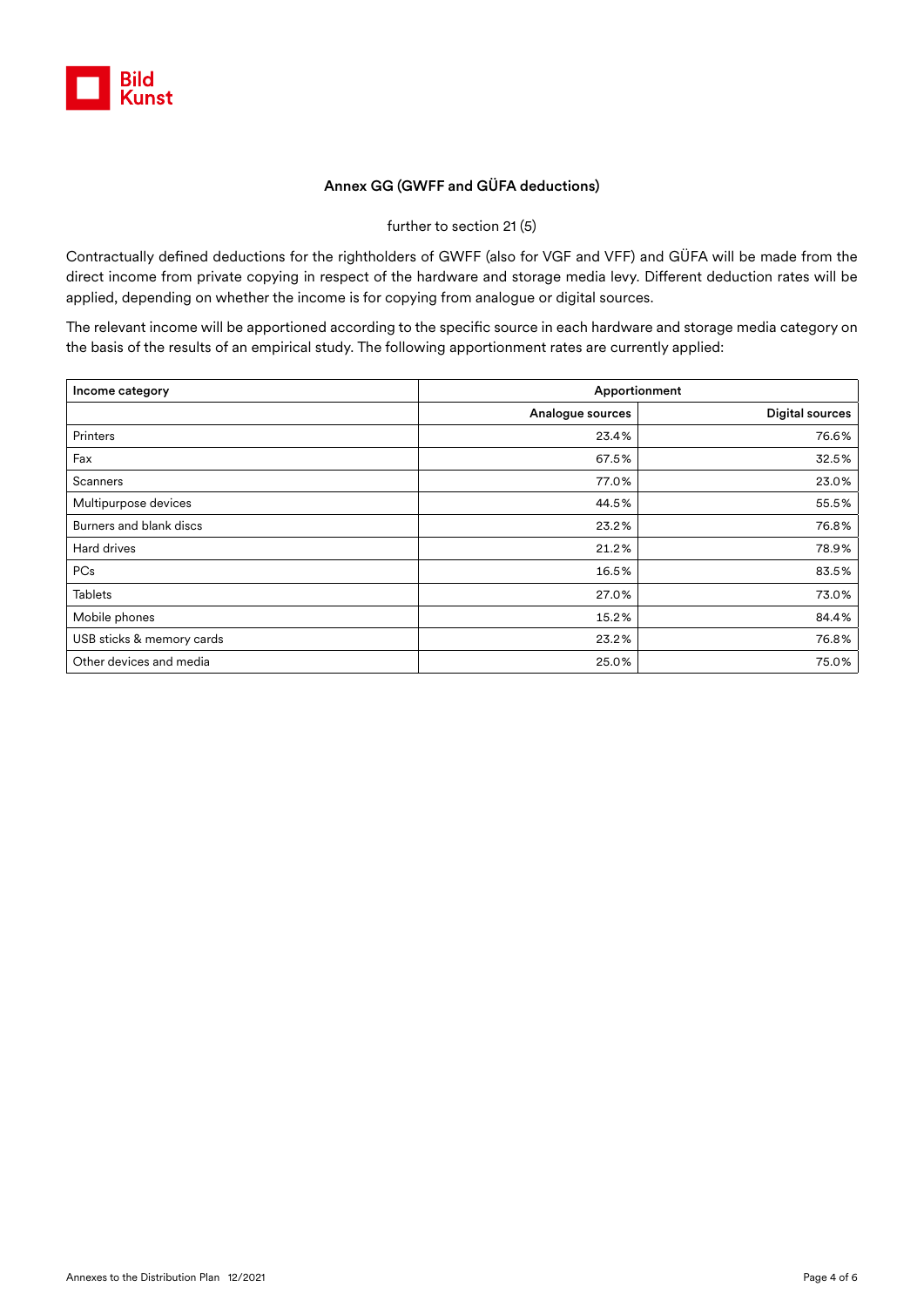

#### Annex FB (foreign-language books)

further to section 26 (8.1)

and

#### Annex FP (foreign-language periodicals)

#### further to section 28 (8.1)

The shares for foreign-language books and foreign-language periodicals are paid out to the sister societies as follows:

| No.            | Category               | Share of 10% | Countries                | <b>Societies</b>                                   | Share  |
|----------------|------------------------|--------------|--------------------------|----------------------------------------------------|--------|
| $\mathbf{1}$   | English EU-USA         | 28.50%       | UK (53.8% of the share)  | Clarify final distribution DACS, reserves          | 15.33% |
|                |                        |              | USA (46.2% of the share) |                                                    | 13.17% |
| $\overline{2}$ | EU countries overall   | 28.50%       | France                   | ADAGP, Matisse, Picasso, SAIF, SCAM<br>(doc. film) | 9.50%  |
| $\overline{3}$ |                        |              | Italy                    | <b>SIAE</b>                                        | 9.50%  |
| $\overline{4}$ |                        |              | Spain                    | <b>VEGAP</b>                                       | 9.50%  |
| 5              | Neighbouring countries | 28.50%       | Belgium                  | SABAM, SOFAM, others (via Reprobel)                | 4.75%  |
| $\,$ 6         |                        |              | Netherlands              | <b>PICTORIGHT</b>                                  | 4.75%  |
| $\overline{7}$ |                        |              | Denmark                  | <b>COPYDAN Billedkunst</b>                         | 4.75%  |
| 8              |                        |              | Czech Republic           | <b>OOAS</b>                                        | 4.75%  |
| 9              |                        |              | Austria                  | <b>BILDRECHT</b>                                   | 4.75%  |
| 10             |                        |              | Switzerland              | ProLitteris                                        | 4.75%  |
| 11             |                        |              | Norway                   | Bono, Kopinor                                      | 0.95%  |
| 12             |                        |              | Sweden                   | Bildupphovsrätt                                    | 0.95%  |
| 13             |                        |              | Finland                  | <b>KUVASTO</b>                                     | 0.95%  |
| 14             |                        |              | Slovakia                 | <b>LITA</b>                                        | 0.95%  |
| 15             |                        |              | Hungary                  | <b>HUNGART</b>                                     | 0.95%  |
| 16             | Others                 | 9.50%        | Portugal                 | <b>SPA</b>                                         | 0.95%  |
| 17             |                        |              | Romania                  | <b>VISARTA</b>                                     | 0.95%  |
| 18             |                        |              | Australia / New Zealand  | Copyright Agency VISCOPY                           | 0.95%  |
| 19             |                        |              | Latvia                   | AKKA / LAA                                         | 0.475% |
| 20             |                        |              | Lithuania                | LATGA-A                                            | 0.475% |
| 21             |                        |              | Ireland                  | <b>IVARO</b>                                       | 0.95%  |
| 22             | General reserves       | 5.00%        |                          |                                                    | 5.00%  |